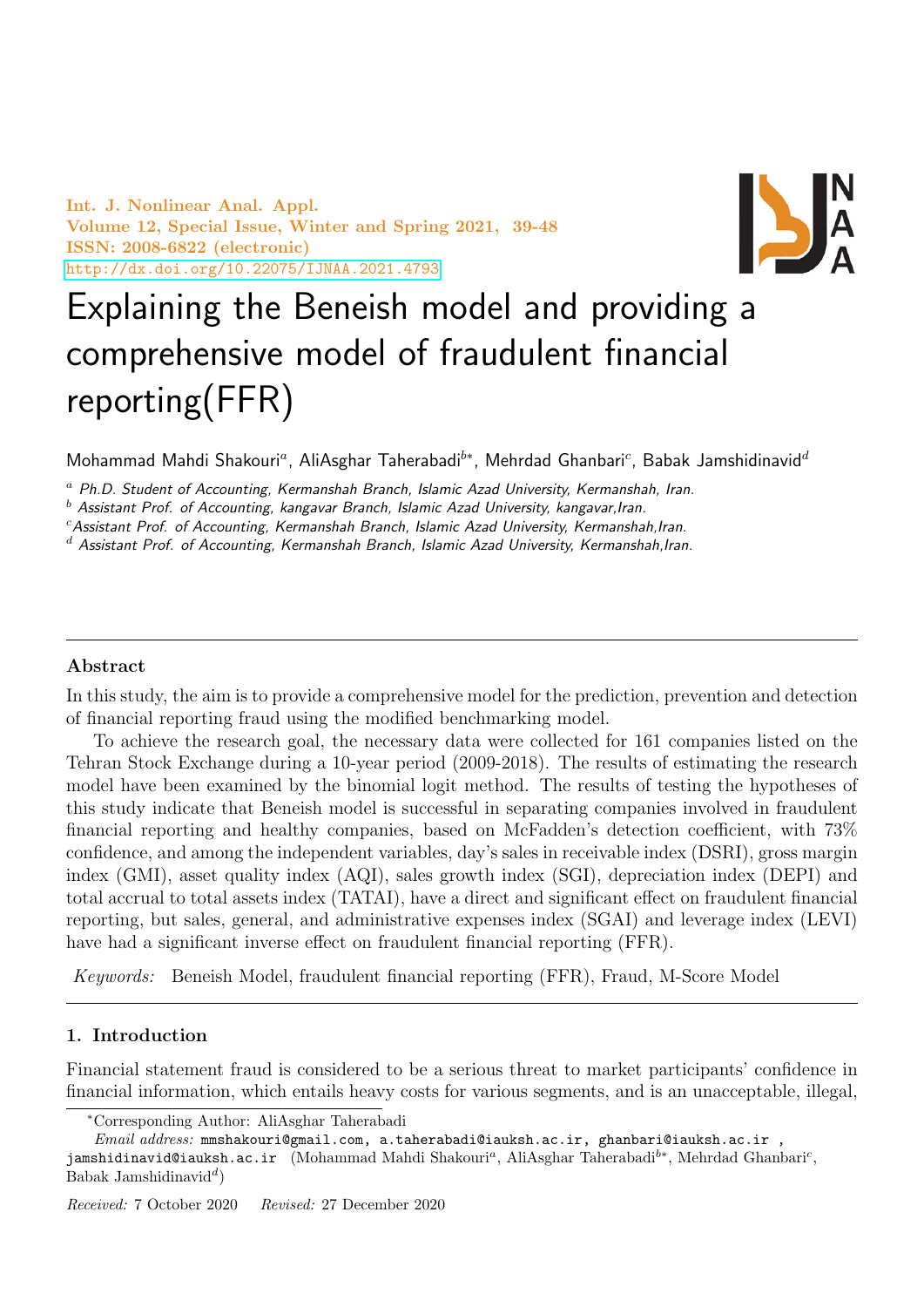and immoral behavior. The opportunity and possibility of committing fraud increases when the internal controls of the units are weak, its management elements are ineffective and the quality of audit work is low (Khajavi and Mansouri, 2015).

In general, fraud in financial statements is divided into two categories: detected and undetected. Only a small portion of fraud in financial statements is detected and other cases are not reported until they are detected. In many cases, fraud was discovered by senior managers years after it was committed (Khajavi and Ebrahimi, 2017).

Due to the increasing competition of companies and institutions, the achievement of the expected income is also limited. Therefore, the incidence of fraud in financial statements is increasing day by day and the prevention and detection of fraud in these statements haves become more important than the past (Vahidi Elizaei and Hamedian, 2009).

Giant companies such as WorldCom, Enron and GlobalCrossing have also fallen sharply due to financial statement fraud, destroying confidence in financial markets, financial information and the accounting profession around the world. The failure of these companies has raised doubts in the minds of various shareholders about the validity and reliability of financial statements (Asyiqin, 2014). The collapse of Enron, Worldcom, and Parmalat in recent years bears little resemblance to that of 1929, as "financial reporting fraud" is considered a major threat to the capital market, despite the global economic crisis. Such cases, which used to be rare, have become a common complication in the global capital market, which, unfortunately, is also followed by large auditing firms in these violations and frauds. Clearly, it is seen that despite extensive research on fraud and related factors, the financial statements and reports are still not of high quality and the Iranian stock market may be in an optimistic state, at a low level of performance and even some researchers believe that it is not at the level of poor performance. The main problem, then, is that there are probably other factors in the field of fraudulent financial reporting that have been less studied by researchers. Fraudulent methods of financial reporting are becoming newer day by day, so the models and patterns for dealing with it must also be updated. It seems that the studies that have been done so far in the field of fraud in financial statements have a more postmortem perspective and were conducted after the occurrence of fraud and the purpose was to identify fraudulent financial reporting. There is no suitable solution for forecasting and thus preventing fraud in financial statements. Therefore, in the present study, the main purpose is to provide a model using the Beneish model based on the indigenous conditions of Iran, which initially predicts fraudulent financial reporting and, as a result, increases the ability to prevent and finally, in the event of fraud, it is possible to identify at least the companies and financial statements that are involved in fraudulent financial reporting, so as not to deprive the public of the profession and financial reporting, which can affect all users to improve their financial statements and build relative confidence in them, and reduce the heavy costs of auditing. In view of the above, in this study, it has been investigated whether the application of the adjusted accounting model, in addition to detecting fraud in financial reporting, has the ability to predict and prevent it or not. In fact, the more accurate the prediction of fraud detection in financial reporting, the greater the ability to prevent fraud, which is one of the strengths of this study.

In view of the above, the question that arises is: What effect does explaining the adjusted Beneish model have on fraudulent financial reporting?

#### 2. Theoretical foundations and research background

Beneish (1999), to examine companies involved in fraudulent financial reporting and companies involved in non-fraudulent financial reporting, 74 companies manipulating financial statements from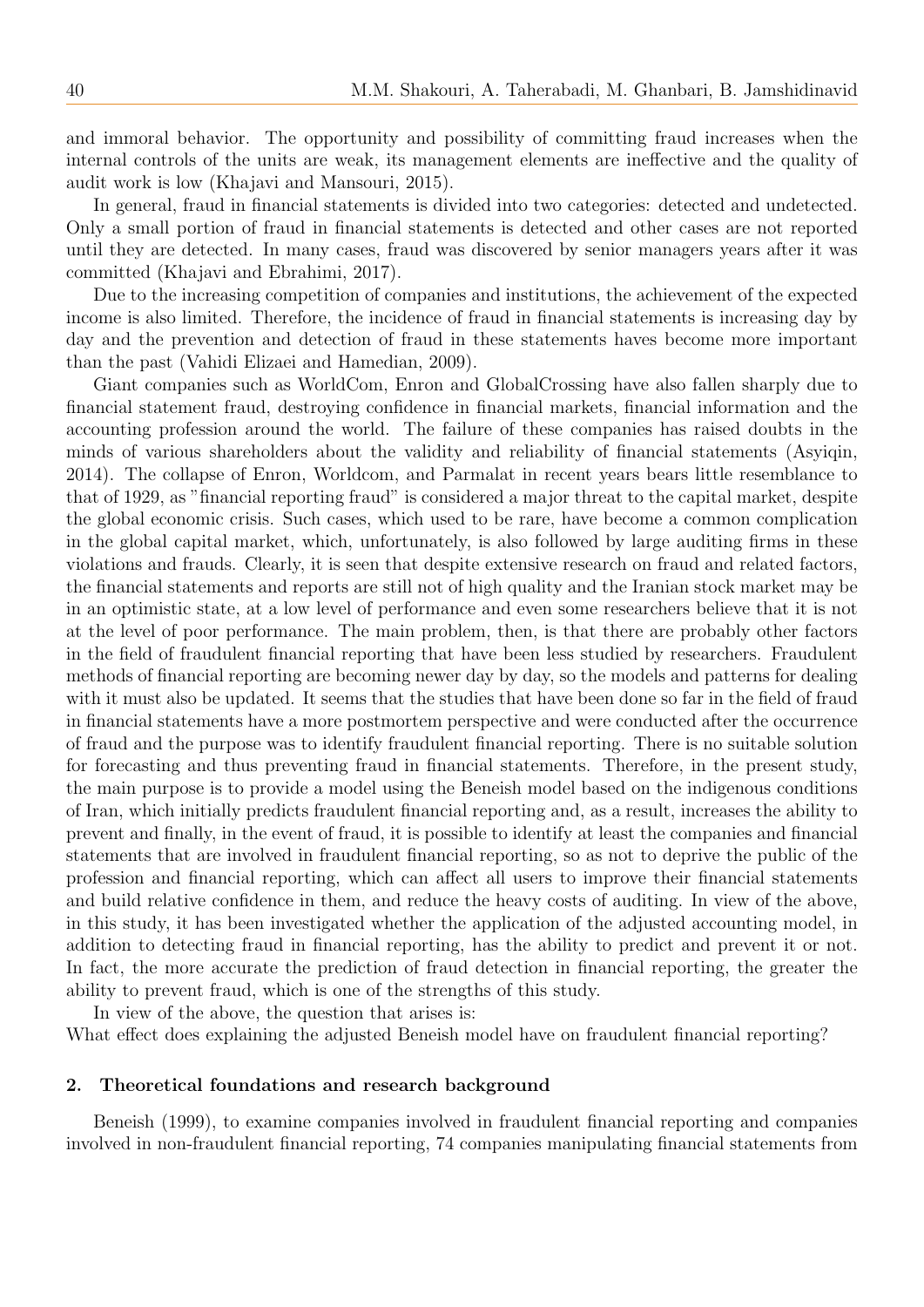1982 to 1992, in his model, he used the explanatory variables of both groups of manipulative and non-manipulative companies using probit analysis.

He assigned the number 1 to the manipulative companies and the number zero to the nonmanipulative companies and calculated the coefficients of the independent variables. The breaking point of Beneish model was -2.22. Therefore, if the calculated score (M-Score) is greater than -2.22, it is likely that the company is manipulating profits. The model for profit manipulation is as follows:

 $M-Score = -4/84 + 0/920DSRI + 0/528GMI + 0/404AQI + 0/829SGI + 0/115DEPI - 0/172SGAI$ 

+ 4/679TATAI – 0/327 LVGI where in:

Financial reporting fraud rate is equal to M-Score, DSRI is equal to daily sales receivables index, GMI is equal to gross profit margin index, AQI is equal to asset quality index, SGI is equal to sales growth index, DEPI is equal to depreciation cost index, SGAI is equal to sales cost index, general and administrative, LEVI is equal to leverage index and TATAI is equal to total accruals to total assets index.

Fraudulent financial reporting is the misrepresentation, omission of items, and under-disclosure of information to deceive users of financial statements, especially investors and creditors, often with exaggerated assets. And incomes are either accompanied by a decrease in debts and expenses or vice versa (Sedighi Kamal, 2013).

In general, financial statement fraudulent schemes are typically as follows:

- 1. Excess of assets or income
- 2. Decrease in debts or expenses (Khajavi and Ebrahimi, 2017).

Fraudulent financial reporting is the intentional misrepresentation or omission of amounts or disclosures in financial statements to deceive users of financial statements, which includes playing with financial numbers. The game of financial numbers is the use of fictitious accounting methods to transform the perception of users of financial statements of the company's business performance. Fictitious accounting methods, ie using one or more methods to play with financial numbers, including the selection and application of accounting procedures, is boldly (Pourheidari and Samieinejad, 2015).

In this study, since fraudulent financial reporting has detrimental effects on companies themselves and the confidence of users of financial statements, the main purpose is to provide a model for predicting fraudulent financial reporting. To be able to increase the power of prevention. Also, based on the model derived from this study, it is possible to identify companies that are already involved in fraudulent financial reporting, in order to avoid further irreparable losses.

Asgari Alouj et al. (2019), developed the Beneish model by combining artificial neural networks and a particle cumulative motion optimization algorithm to predict profit manipulation. The results of their study showed that the Beneish model and the modified Beneish model, in separating the two groups of companies manipulating profit and non-manipulating, is more or less a random model and believe that both models, They are incapable of separating the two groups of profit-manipulating and non-profit-manipulating companies.

Sony et al. (2019), investigated fraudulent financial reporting based on the Beneish model. The results of this study indicate that financial stability and the nature of the industry have a significant effect on fraudulent financial reporting, but the audit opinion does not have a significant effect on fraudulent financial reporting. Also, financial stability and the nature of the industry affect the actual management of profits, but the audit opinion does not have a significant impact on the actual management of profits. According to the study, actual earnings management has a positive effect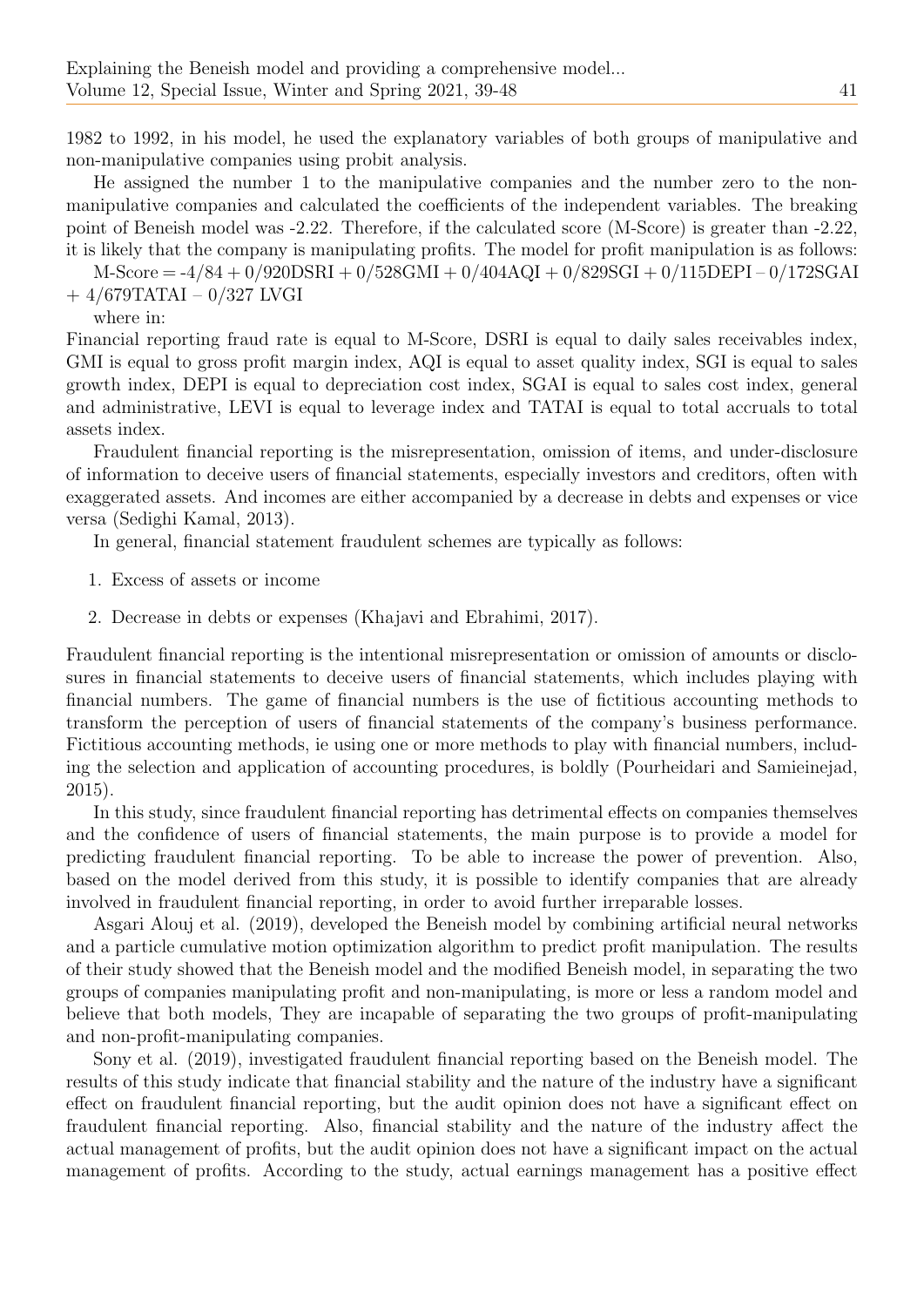on fraudulent financial reporting and can play a mediating role in the relationship between financial stability and the nature of the industry. It does not have a mediating role.

Kasumasanti et al. (2018), examined manufacturing companies using the Beneish model. The results of this study indicate that 1) there are still companies that are potentially able to provide fraudulent financial reporting (fraudulent companies) and approximately 7.81 of the statistical population Constitute 2) of the sample companies, 3.13% are considered as vague companies (gray companies), and 3) 89.1% of the companies, Are considered as non-fraudulent companies.

Darzi Ramandi (2018), examined the impact of fraudulent financial reporting on the risk of falling stock prices by emphasizing managerial ownership in companies listed on the Tehran Stock Exchange. The results showed that fraudulent financial reporting has no statistically significant effect on the relationship between fraudulent financial reporting and the risk of stock price fall as well as managerial ownership.

Zhi and Zheng (2017), showed that increasing management skills reduces financial statement fraud. Second, corporate political connections undermine the impact of management ability on fraud in financial statements. Further analysis showed that this was shifting from NGOs to state-owned companies.

Khajavi and Ebrahimi (2017), investigated whether it is possible to find a model for detecting fraud in the financial statements of the company by identifying the factors related to fraud in the financial statements and by using data mining methods listed on the Tehran Stock Exchange? The research findings indicate that there is evidence of good performance of the proposed models for predicting fraud in financial statements.

Shaari Anaghiz et al. (2017), examined and applied the accuracy of the results obtained from the Beneish model and the modified model based on the Iranian economic environment in detecting and exposing fraudulent financial reporting. The results indicate that the modified model of the bank more accurately shows the amount of fraud in the financial statements of companies.

Rahimian and Haji Heydari (2016), examined the detection of fraud using a modified model of cash and financial ratios. The results of their study show that the ratio of sales to total assets and the ratio of equity to Total assets are two fraudulent financial ratios.

Sajjadi and Kazemi (2016), sought to provide a comprehensive model of fraudulent financial reporting in Iran, using the underlying theory. The results of this study show that the motivation of managers to be rewarded, misuse of assets, political expenses, tax purposes and the acquisition of the company by managers also affect fraudulent financial reporting.

Reposis (2016), examines the use of the Beneish model to detect fraud in the financial statements of joint stock companies. The results of using F statistic show that the debt sales sales index, asset quality index, depreciation index, administrative and general expenses index, total liabilities index of total assets and leverage index 99% is effective on Beneish pattern. Most of all, accounts receivable sales with 92.95% explain the difference in the Beneish pattern.

Aris et al. (2015), used Beneish model (1999), Altman model and financial ratios to identify financial reporting fraud and their results showed that using Beneish model, it is possible to identify the company. There are fraudsters.

Farajzadeh Dehkordi and Aghaei (2015), examined the relationship between financial reporting fraud and corporate profit-sharing policies. The results show that companies that distribute profits are less likely to commit fraudulent financial reporting. Dividend income levels also have a negative relationship with fraudulent financial reporting.

Moradi et al. (2014), identified the factors affecting the likelihood of fraud in the reporting of financial statements from the perspective of auditors and managers. Findings indicate that between the characteristics of management, management compliance with internal controls and applicable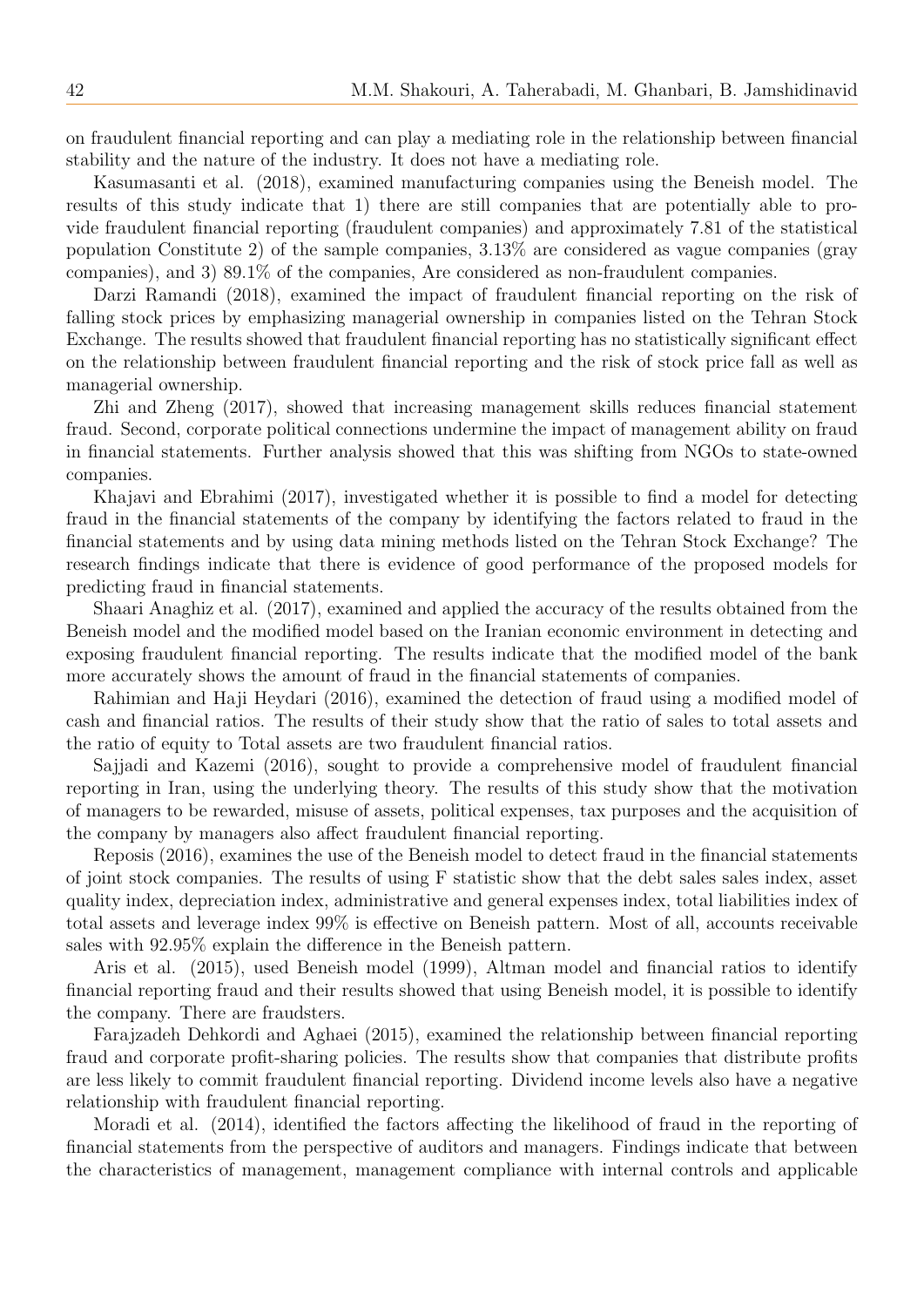standards, risk factors related to market and industry conditions, operational characteristics, liquidity and financial stability with the possibility of fraud, there is a significant relationship.

Etemadi and Zalaghi (2013), investigated the fraud of financial statements in companies listed on the Tehran Stock Exchange, using some related financial ratios. The results of this study indicate that the output model has an effective role in detecting financial statement fraud and can help investors, chartered accountants, internal auditors, tax authorities, government agencies and banking systems.

In the previous research, the emphasis has generally been on the detection of fraud in financial reporting and no appropriate and comprehensive solution has been provided to prevent and predict fraudulent financial reporting. However, in the present study, the aim was to provide a model for forecasting, prevention and finally detection of financial reporting fraud, which is one of the strengths of the present study.

## 3. Research Hypotheses

Beneish model includes the following 8 important indicators that have been presented with fraudulent financial reporting, in the form of the following hypothesis:

The Beneish model has a significant effect on predicting financial reporting fraud in companies listed on the Tehran Stock Exchange.

#### Sub-hypotheses:

- 1. Day's sales in receivable index (DSRI), has a significant effect on fraudulent financial reporting.
- 2. Gross margin index (GMI), has a significant effect on fraudulent financial reporting.
- 3. Asset quality index (AQI), has a significant effect on fraudulent financial reporting.
- 4. Sales growth index (SGI), has a significant effect on fraudulent financial reporting.
- 5. Depreciation index (DEPI), has a significant effect on fraudulent financial reporting.
- 6. Sales, general, and administrative expenses index (SGAI), has a significant effect on fraudulent financial reporting.
- 7. Leverage index (LEVI), has a significant effect on fraudulent financial reporting.
- 8. Total accrual to total assets (TATAI), has a significant effect on fraudulent financial reporting.

Research method The present study is an applied descriptive-analytical study. The data collection tool is the library-e-documentation method. The statistical data of the research are taken from the financial statements of the companies listed on the Tehran Stock Exchange. The statistical population of the study is the companies listed on the Tehran Stock Exchange during the years 2009 to 1397. From the above statistical population, based on the following restrictions by systematic elimination method, only 161 companies from different industries were selected. This example includes companies that meet the following requirements:

- 1. Companies that had been accepted before 2009.
- 2. In order to match the reporting date and eliminate the seasonal effects, the financial period should end on March 29, and they should not change the financial year during the period under review.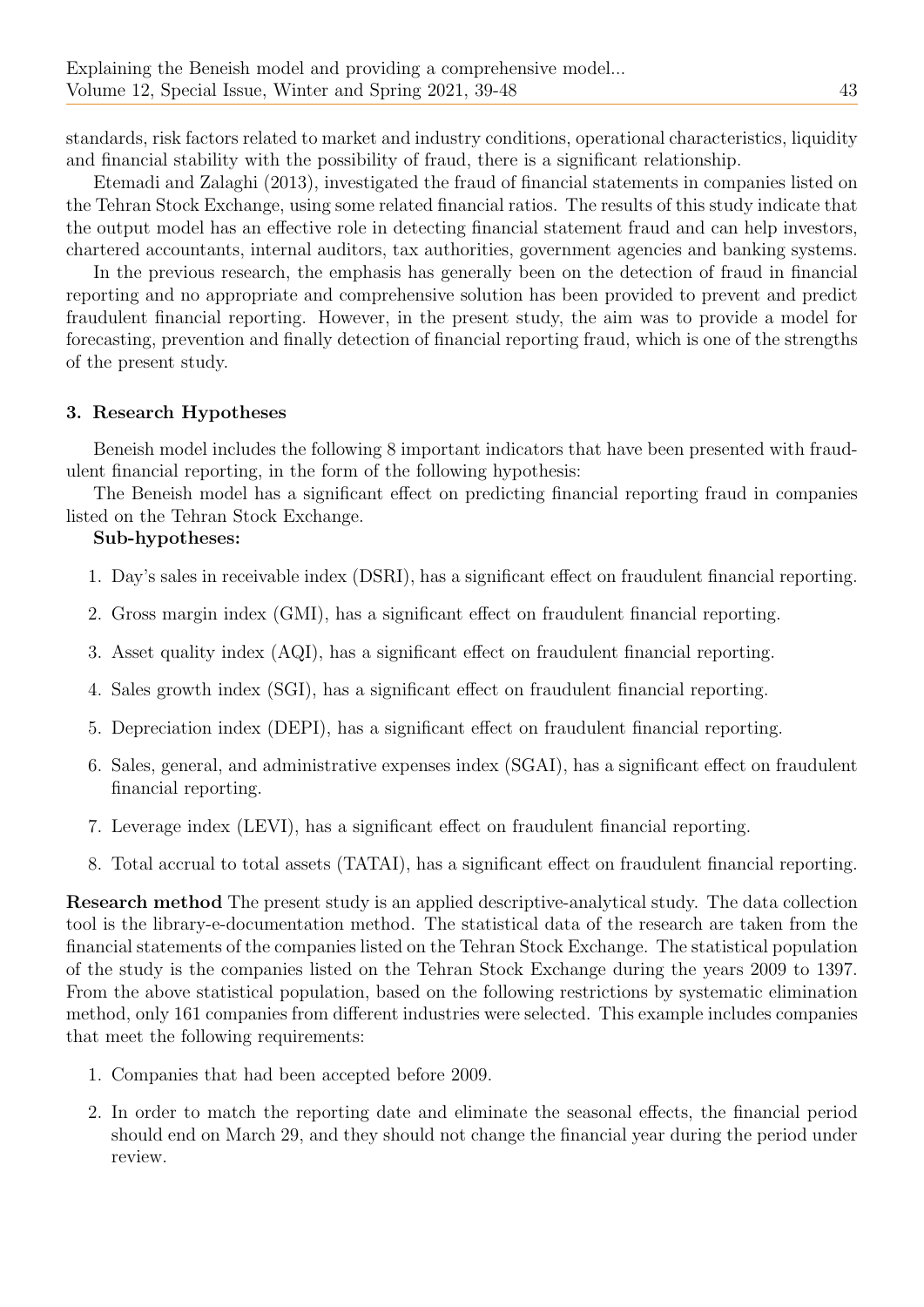- 3. Due to the specific type of activity of investment and financial companies, the company in question should not belong to this type of companies.
- 4. The companies in question should have continuous activity during the research period and should not stop operating symbols for more than 6 months.
- 5. The required information is available from them. The model used in this study, taken from Beneish model (1999), is as follows:

M-Score=  $\beta_0$  +  $\beta_1$  DSR  $I_{it}$ +  $\beta_2$  GM $I_{it}$ +  $\beta_3$  AQ  $I_{it}$ +  $\beta_4$  SG  $I_{it}$ +  $\beta_5$  DEP  $I_{it}$ + $\beta_6$  SGA  $I_{it}$ +  $\beta_7$ TATAI<sub>it</sub> +  $\beta_8$  LVG  $I_{it}$  +  $\epsilon_{it}$ 

In this regard, i and t represent the company and time, respectively.

#### 4. Model variables The dependent variable

The dependent variable of this research is fraudulent financial reporting which has a qualitative nature and has a nominal scale. In measuring this variable, the number one has been assigned to companies with fraudulent financial reporting and the number zero to healthy companies.

#### Independent variable

The independent variable of this research is Beneish model, which includes 8 indicators, as follows (Beneish, 1999):

Day's sales in receivable index (DSRI), gross margin index (GMI), asset quality index (AQI), sales growth index (SGI), depreciation index (DEPI), sales, general, and administrative expenses index (SGAI), leverage index (LEVI), and total accrual to total assets index (TATAI).

Sentence disorder () includes a set of factors that, in addition to the independent variables in the model, can affect fraudulent financial reporting.

Since the dependent variable of this study is virtual and has two values of one (for companies with fraudulent financial reporting) and zero (for companies with non-fraudulent financial reporting), the two-sentence logit regression is used to test hypotheses.

In logistic regression, the calculated Z statistic value of the estimated coefficients, the McFadden detection coefficient, and the likelihood statistic (LR) statistic are the criteria used for statistical analysis.

Research Findings table 1 shows the descriptive statistics of the explanatory variables used in this study, including mean, minimum, maximum and standard deviation.

| Variable     | Minimum   | Maximum  | Average  | Standard  |
|--------------|-----------|----------|----------|-----------|
| symbol       |           |          |          | deviation |
| <b>DSRI</b>  | 0.017     | 61.071   | 1.411    | 2.489     |
| <b>GMI</b>   | $-91.283$ | 120.948  | 1.122    | 4.756     |
| AQI          | 0.005     | 83.677   | 1.344    | 3.623     |
| SGI          | 0.155     | 10.468   | 1.217    | 0.499     |
| <b>DEPI</b>  | 0.036     | 35.785   | 1.215    | 1.493     |
| <b>SGAI</b>  | 0.114     | 9.649    | 1.095    | 0.539     |
| <b>LEVI</b>  | 0.116     | 3.028    | 1.015    | 0.213     |
| <b>TATAI</b> | $-0.780$  | $-0.600$ | $-0.012$ | 0.123     |

Table 1: Descriptive statistics of research variables

Source: Research Findings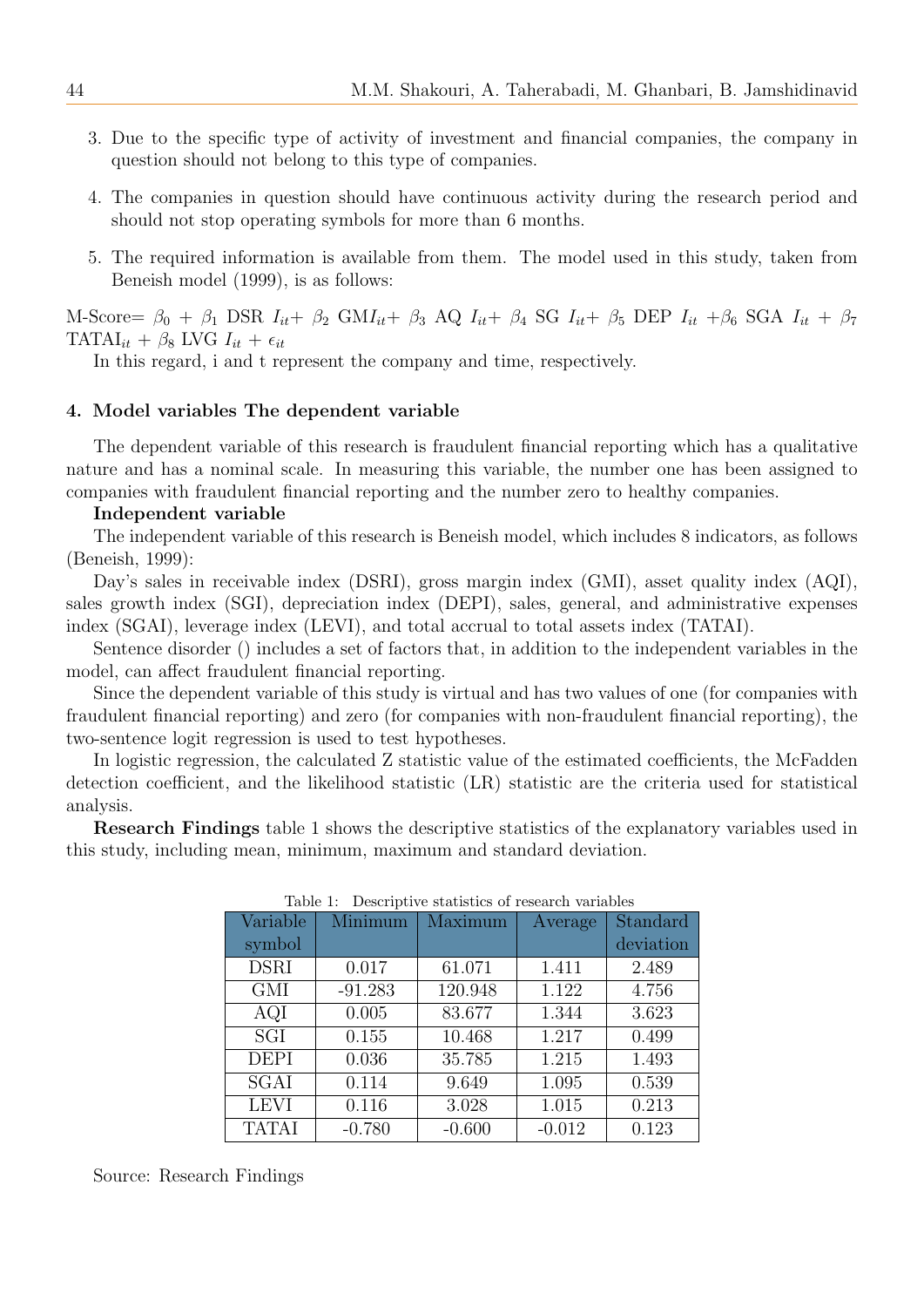Beltaji (2013) believes that the usual methods of econometrics in experimental work are based on the assumptions of the reliability of the studied variables, because it is possible that the estimation is fictitious with unstable variables and citing the results of such estimates leads to misleading results. Therefore, in this study, the root tests of Levin Lin Cho, Fisher ADF and Fisher PP units have been used.

| Variable     | ravic 4.<br><b>Test</b>        | The results of the unit foot test at the data level<br>Test at the level of variables |                   | Test result                  |  |
|--------------|--------------------------------|---------------------------------------------------------------------------------------|-------------------|------------------------------|--|
|              |                                | Statistics value                                                                      | Probability level |                              |  |
| symbol       |                                | value                                                                                 | level             |                              |  |
| <b>DSRI</b>  | LLC                            | $-127.947*$                                                                           | 0.0000            |                              |  |
|              | Fisher-ADF                     | 720.916*                                                                              | 0.0000            | Stable on the surface $I(0)$ |  |
|              | Fisher-pp                      | 1298.88*                                                                              | 0.0000            |                              |  |
| <b>GMI</b>   | LLC                            | $-151.447*$                                                                           | 0.0000            | Stable on the surface $I(0)$ |  |
|              | Fisher-ADF                     | 739.264*                                                                              | 0.0000            |                              |  |
|              | $\overline{\text{F}}$ isher-pp | $1325.85*$                                                                            | 0.0000            |                              |  |
| AQI          | <b>LLC</b>                     | $-170.404*$                                                                           | 0.0000            | Stable on the surface $I(0)$ |  |
|              | Fisher-ADF                     | 668.928*                                                                              | 0.0000            |                              |  |
|              | Fisher-pp                      | 1236.85*                                                                              | 0.0000            |                              |  |
| SGI          | LLC                            | $-9.91077*$                                                                           | 0.0000            |                              |  |
|              | Fisher-ADF                     | $568.129*$                                                                            | 0.0000            | Stable on the surface $I(0)$ |  |
|              | $\overline{\text{F}}$ isher-pp | 988.964*                                                                              | 0.0000            |                              |  |
| <b>DEPI</b>  | <b>LLC</b>                     | $-12.0237*$                                                                           | 0.0000            | Stable on the surface $I(0)$ |  |
|              | Fisher-ADF                     | $585.518*$                                                                            | 0.0000            |                              |  |
|              | $\bar{\text{F}}$ isher-pp      | $1195.95*$                                                                            | 0.0000            |                              |  |
| SGAI         | <b>LLC</b>                     | $-23.6753*$                                                                           | 0.0000            |                              |  |
|              | Fisher-ADF                     | $733.515*$                                                                            | 0.0000            | Stable on the surface $I(0)$ |  |
|              | Fisher-pp                      | $1447.62*$                                                                            | 0.0000            |                              |  |
| <b>LEVI</b>  | LLC                            | $-12.8419*$                                                                           | 0.0000            | Stable on the surface $I(0)$ |  |
|              | Fisher-ADF                     | $618.098*$                                                                            | 0.0000            |                              |  |
|              | Fisher-pp                      | 1249.99*                                                                              | 0.0000            |                              |  |
| <b>TATAI</b> | <b>LLC</b>                     | $-12.2777*$                                                                           | 0.0000            |                              |  |
|              | Fisher-ADF                     | $671.131*$                                                                            | 0.0000            | Stable on the surface $I(0)$ |  |
|              | Fisher-pp                      | 1337.37*                                                                              | 0.0000            |                              |  |

Table 2: The results of the unit root test at the data level

\*Is significant at the 5% level

Source: Research Findings

According to table 2, all variables studied in this study, based on three tests, are at a stable level. Before making the estimate, first, using the Beneish model, fraudulent financial reporting companies were identified and separated from non-fraudulent companies. In this study, the variables of Beneish model were calculated using financial statement information, and then Beneish score for 1610 companies-years was measured using the calculated variables. The measurement result showed that 500 companies of the year have a score of more than -1.78, and as a result, companies with fraudulent financial reporting and 1110 companies of the year have a score of less than -1.78, whereas companies with financial reporting were found to be non-fraudulent.

The results of estimating the research model by two-sentence logit method and using annual data from 2009 to 1397 of companies listed on the Tehran Stock Exchange are shown in table 3: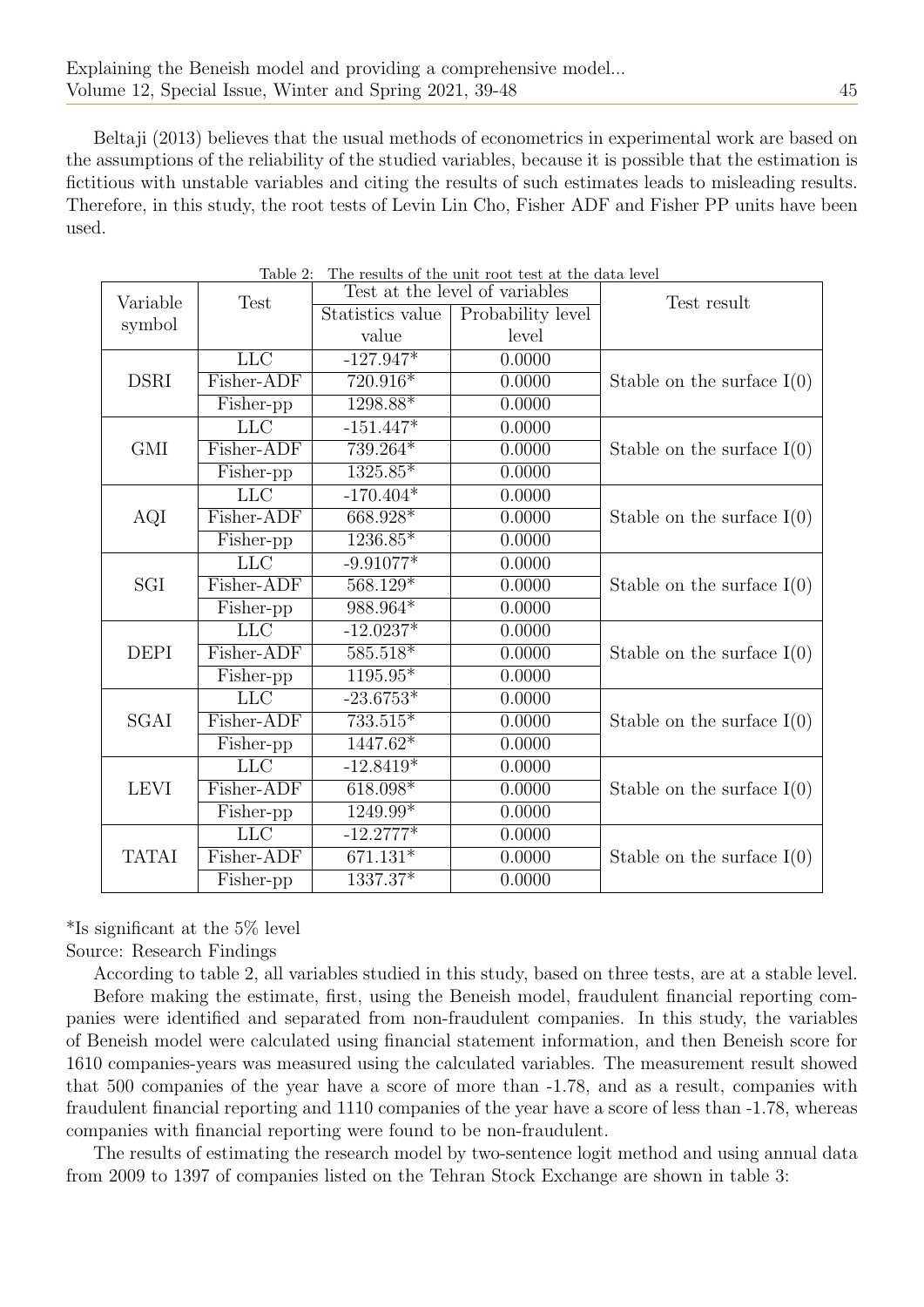| Table 3: Model estimation results                                          |                  |              |                   |             |        |  |  |  |  |
|----------------------------------------------------------------------------|------------------|--------------|-------------------|-------------|--------|--|--|--|--|
| Dependent variable: The virtual variable of fraudulent financial reporting |                  |              |                   |             |        |  |  |  |  |
| Method: Logit binomial pattern                                             |                  |              |                   |             |        |  |  |  |  |
| Volume: 2009-2018                                                          |                  |              |                   |             |        |  |  |  |  |
| Number of sections: 161 companies                                          |                  |              |                   |             |        |  |  |  |  |
| Total number of observations: 1610                                         |                  |              |                   |             |        |  |  |  |  |
|                                                                            | Coefficient      | standard     | <b>Statistics</b> | Probability |        |  |  |  |  |
| Variable symbol                                                            |                  | error        | value             | value       |        |  |  |  |  |
|                                                                            |                  |              | Z                 |             |        |  |  |  |  |
|                                                                            | Constant         | $-20.42584*$ | 1.644223          | $-12.42279$ | 0.0000 |  |  |  |  |
|                                                                            | <b>DSRI</b>      | $6.696443*$  | 0.451430          | 14.83384    | 0.0000 |  |  |  |  |
|                                                                            | <b>GMI</b>       | $3.335502*$  | 0.271908          | 12.26703    | 0.0000 |  |  |  |  |
|                                                                            | $\overline{AQI}$ | 2.701114*    | 0.226037          | 11.94990    | 0.0000 |  |  |  |  |
| The explanatory variables                                                  | SGI              | $6.010995*$  | 0.526609          | 11.41452    | 0.0000 |  |  |  |  |
|                                                                            | DEPI             | $0.849257*$  | 0.126110          | 6.734266    | 0.0000 |  |  |  |  |
|                                                                            | SGAI             | $-1.315193*$ | 0.4152162         | $-3.167621$ | 0.0015 |  |  |  |  |
|                                                                            | LEVI             | $-2.924618*$ | 0.760282          | $-3.846752$ | 0.0001 |  |  |  |  |
|                                                                            | <b>TATAI</b>     | 32.82708*    | 2.319555          | 14.15232    | 0.0000 |  |  |  |  |
| Verification statistics or LR                                              | 1592.688         |              |                   | 0.0000      |        |  |  |  |  |
| McFadden detection coefficient or $R^2$                                    |                  | 0.728996     |                   |             |        |  |  |  |  |

\*Is significant at the 5% level

Source: Research Findings

M-Score-20.42584+6.696443 DSR  $I_{it}$  +3.335502 GM $I_{it}$  + 2.701114 AQ $I_{it}$  + 6.010995 SG $I_{it}$ +0.849257 DEPI<sub>it</sub>-1.315193 SGAI<sub>it</sub>-2.924618 LVGI<sub>it</sub>+32.82708 TATAI<sub>it</sub>+  $\epsilon_{it}$ 

The results of model estimation show that the coefficients of the variables are all statistically valid. The probability value of the likelihood statistic or LR indicates that the null hypothesis that all coefficients of the independent variables are zero at the 95% confidence level is rejected and the total estimated regression is statistically valid.

With the R2 McFadden statistic, the value of which varies between zero and one, the fit of the model is well measured. The closer this index is to one, the more the model conforms to reality, in other words, the better the fit. The R2 suffix statistic in the estimated model is about 73%, which indicates that the independent and control variables in the model were able to explain 73% of the dependent variable changes.

According to table 3, the eight variables used, in specifying the model, are significant at the 95% confidence level. Among the independent variables, 6 indices of receivables from day's sales in receivable index (DSRI), gross margin index (GMI), asset quality index (AQI), sales growth index (SGI), depreciation index (DEPI) and total accrual to total assets index (TATAI), have a direct and significant effect on fraudulent financial reporting, but two indices of sales, general, and administrative expenses index (SGAI) and leverage index (LEVI) have a significant inverse effect on fraudulent financial reporting (FFR).

#### 5. Conclusions and suggestions

Beneish (1999) developed a model based on eight financial variables that identifies companies involved in fraudulent financial reporting and sound companies with 76% accuracy. In this research, using the logit approach, the coefficient of variables in the day's sales in receivable index (DSRI),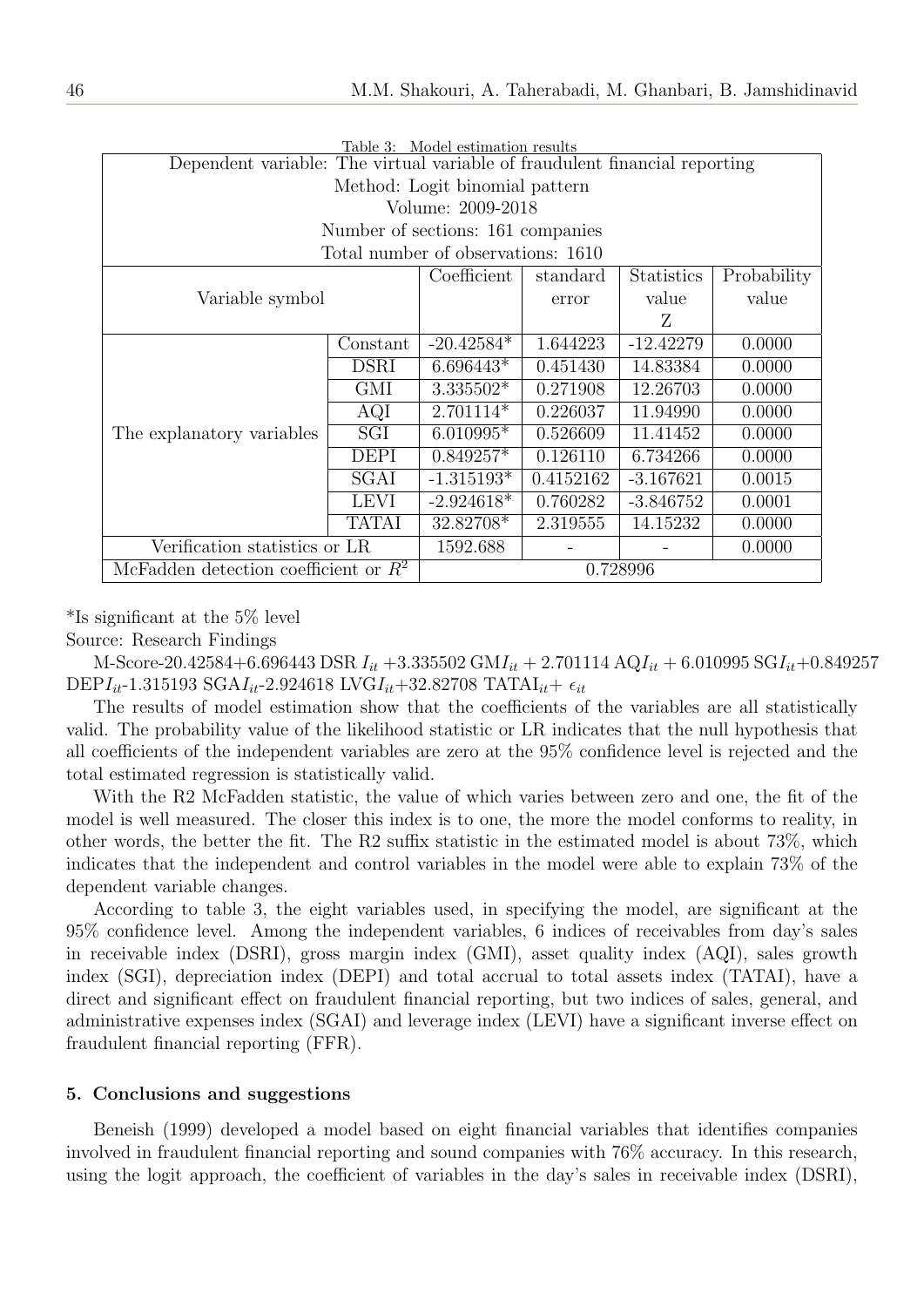gross margin index (GMI), asset quality index (AQI), sales growth index (SGI), depreciation index (DEPI), sales, general, and administrative expenses index (SGAI), leverage index (LEVI), and total accrual to total assets index (TATAI) was estimated.

The proposed model, based on the Logit approach, with 73% overall accuracy, was able to identify the number of companies involved in fraudulent financial reporting. This study has one main hypothesis and 8 sub-hypotheses in that the sub-hypotheses have been developed in line with the main hypothesis and based on the results of statistical tests, the eight variables used are significant at 95% confidence level.

The fixed value (width from origin) of this model is -20.42584 for which out of 8 variables studied, 2 indicators of sales, general, and administrative expenses index (SGAI) and leverage index (LEVI) have a significant inverse effect on fraudulent financial reporting, and others have a positive and significant effect on fraudulent financial reporting.

The extracted model of this research, along with other criteria for detecting manipulation of financial statements, can be used for Iranian capital market research. In general, the results of this study are similar to those of studies such as Kusumasanthi et al. (2018), Reposis (2016), Aris et al. (2015) and Rahimiyan and Haji Heydari (2015) and in terms of segregation of fraudulent and healthy companies, it is different from the study of Asgari Alouj et al. (2018). It is suggested that in future research, the proposed model be developed by adding non-financial variables, in addition to financial variables, and other criteria that affect fraudulent financial reporting, as well as nonstatistical methods, such as company size, number of shareholders, composition of board members in terms of duty and non-duty, growth opportunities, number of times the base volume is filled, free float, artificial intelligence techniques such as genetic algorithm, bird algorithm or learning methods of neural network, and considering that with the advancement of technology, deceiving methods also change, so new deceiving methods are reviewed and compared with the results of this research and new methods to predict and detect financial reporting fraud.

#### References

- [1] H. Alouj,M. Nikbakht, Gh. Karami, M. Momeni, Development of the Beneish Model by Combining Artificial Neural Network and Particle Swarm Optimization Algorithm for Earnings Management Prediction. Accounting and Auditing Reviews, (2019), 615-638. (in persian).
- [2] NA. Aris, SM. Arif, R. Othman, Zain. Mohamed, Fraudulent Financial Statement Detection Using Statistical Techniques: The Case Of Small Medium Automotive Enterprise. The Journal of Applied Business Research, Vol. 31 No. 4, (2015), 1469-1478.
- [3] W. A. Asyiqin, Disclosure of corporate governance structure and the likelihood of fraudulent financial reporting. Procedia-Social and Behavioral Sciences 145, (2014), 243-253.
- [4] B. H. Baltagi , Econometric Analysis of panel data, 5th Edition, John Wielyand Sons, (2013), 190-195.
- [5] M. D. Beneish, The Detection of Earnings Manipulation. Financial Analysts Journal, 55 (5),(1999), 24-36.
- [6] A. Darzi Ramandi, Investigating the effect of fraudulent financial reporting on the risk of stock price falls with emphasis on managerial ownership. Journal of Accounting and Management, Volume 1, Number 1, (2018), 14-28. (in persian).
- [7] H. Etemadi,H. Zalaghi, Logistic Regression In Detecting of Fraudmental Financial Statements with Using Financial Ratios. Journal of Audit Science, Thirteenth Year, No. 51, Summer, (2013). (in persian).
- [8] H. Farajzadeh Dehkordi, L. Aghaei,Policy of Profit Distribution and Fraudulent Financial Reporting. Quarterly Journal of Experimental Studies in Financial Accounting Studies, Volume 12, Number 45, Spring 2015, (2015), 97-114. (in persian).
- [9] Sh. Khajavi,Sh. Mansouri, Hidden Circle in the Financial Reporting Security Chain. Official Accountant Quarterly, No. 28, (2015), 64-54. (in persian).
- [10] Sh. Khajavi, M. Ebrahimi, Presenting a New Computational Approach to Predicting Fraud in Financial Statements, Using Clustering and Classification Methods. Journal of Accounting Advances, Shiraz University, Volume 9, Number 2, Fall and Winter, (2017), 1-34. (in persian).